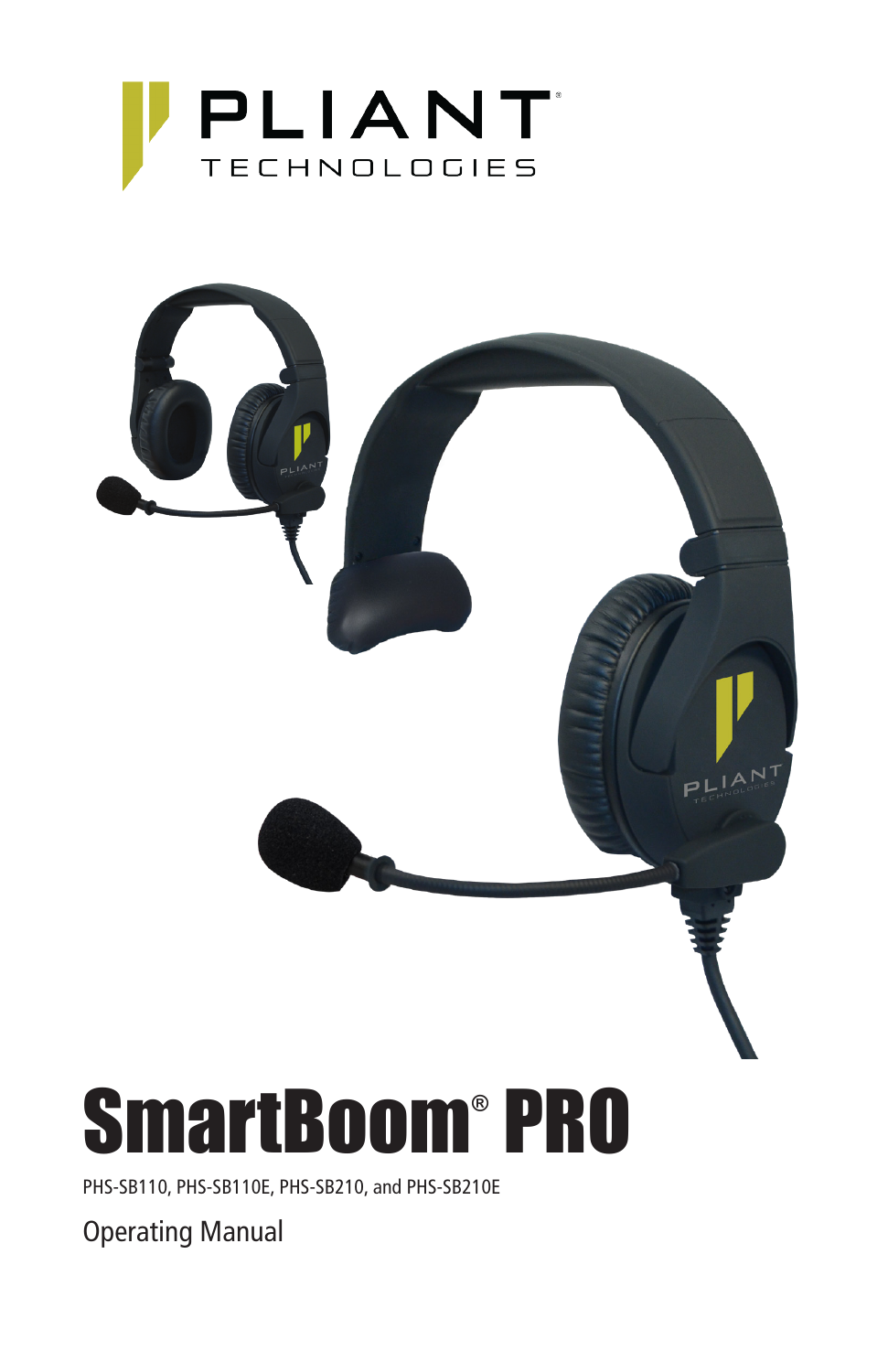# **Thank You**

We at Pliant Technologies, LLC want to thank you for purchasing the SmartBoom® PRO Headset. Pliant Technologies brings our experience, commitment to quality, and expertise to headsets with the new SmartBoom PRO Headset, which meets the standards of traditional, reliable headsets, while introducing modern features and design enhancements. The SmartBoom PRO Headset utilizes our trademark SmartBoom automatic mic muting technology and includes a noise-cancelling microphone; soft, cushioned ear pads; and a field-replaceable cable. In order to get the most out of your new SmartBoom PRO Headset, please take a few moments to read this manual completely so that you better understand the operation of this product. This document applies to models PHS-SB110, PHS-SB110E, PHS-SB210, and PHS-SB210E in the available connector options. For questions not addressed in this manual, feel free to contact our Customer Support Department.

Pliant Technologies, LLC 205 Technology Parkway Auburn, Alabama 36830 www.plianttechnologies.com Phone +1.334.321.1160 Toll-Free 1.844.475.4268 or 1.844.4PLIANT  $Fax + 1.334.321.1162$ 

Copyright ©2021 Pliant Technologies, LLC. All rights reserved. The Pliant® word mark and the Pliant "P" logo are registered trademarks of Pliant Technologies, LLC. The Tempest® and SmartBoom® word marks are registered trademarks of CoachComm, LLC. All other trademarks are property of their respective owners.

Document Reference: D0000476\_D

## **Safety Information**

The following section details important safety information related to the ownership and operation of SmartBoom PRO. Read and follow all instructions and heed all warnings.



**WARNING:** Indicates a situation, which, when not avoided, has the potential to result in death or severe injury.



**CAUTION:** Indicates a situation, which, when not avoided, results or has the potential to result in minor injury or product failure or damage.

- To reduce the risk of fire or electric shock, do not expose this apparatus to excessive rain or moisture.
- Do not use this apparatus near water.
- Operate in accordance with manufacturer's instructions.
- Use only attachments or accessories specified by the manufacturer.
- There are no user-serviceable parts inside the SmartBoom PRO headset. Opening the product may expose dangerous electrical components, may result in product failure, and will void the warranty. Refer all servicing to qualified Pliant service personnel.
- Do not subject the headset or cables to extreme force; doing so may cause product damage or failure.
- Avoid exposing the SmartBoom PRO to extreme temperatures and humidity.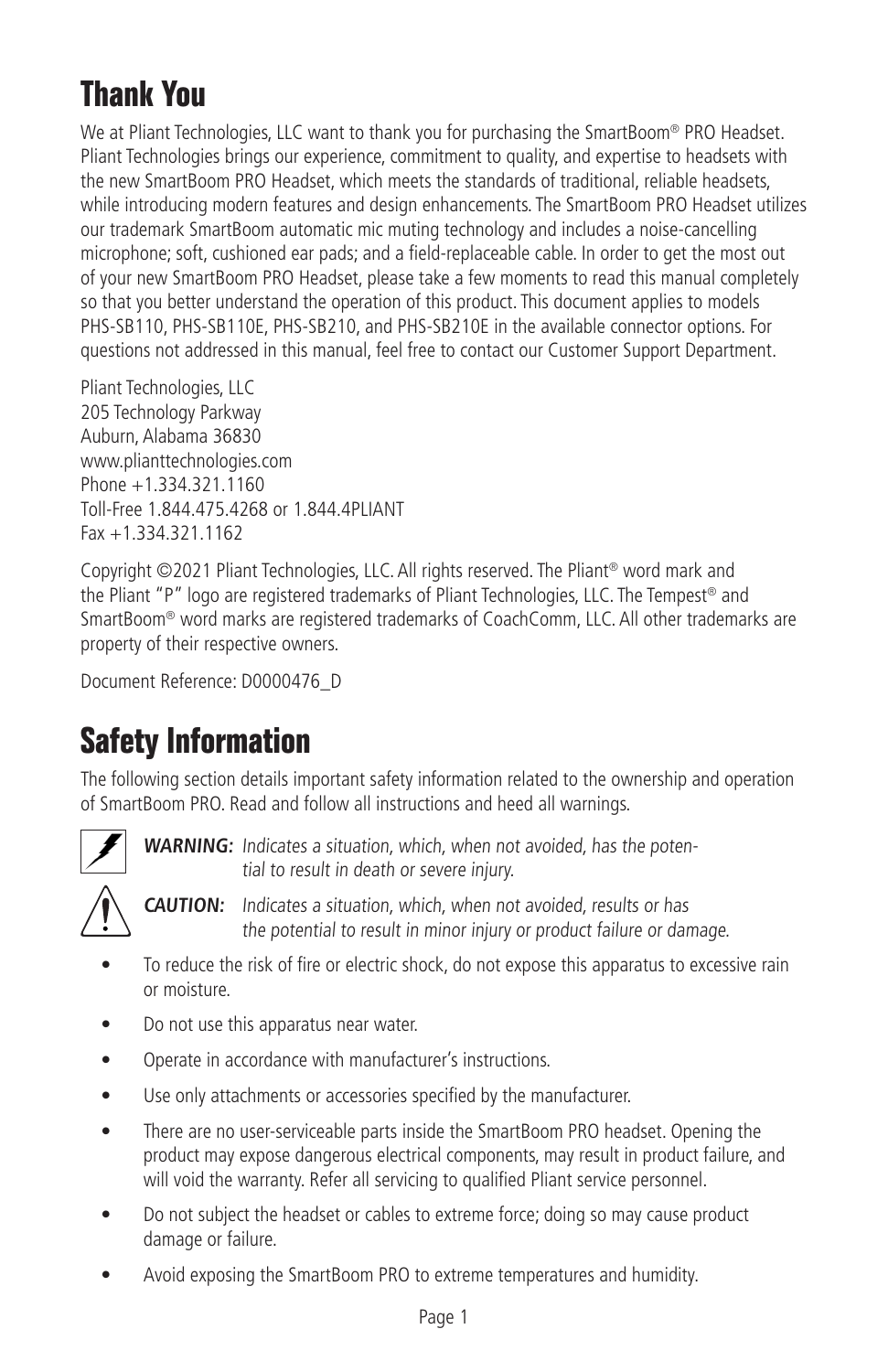## **What's included with SmartBoom PRO?**

Each SmartBoom PRO headset comes complete with everything needed to get started. Unpack your device and familiarize yourself with the following components:

- Headset (assembled with ear and head pads)
- Removable connector cable (arrives attached to headset)
- Ear Sock(s)
- Magnetic Cable Clip
- Windscreen

### **Operation**

The following section details procedures for operating SmartBoom PRO.

1. **Headset Adjustment:** Use the slide adjustment on each side of the headband to achieve proper fit and size.



Figure 1: Adjusting Headset Sizing

2. **Mic Position:** For best performance, it is recommended the microphone be positioned directly in front of your mouth, sitting a finger's width from your lips.





Figure 2: Correct Mic Position Figure 3: Incorrect Mic Position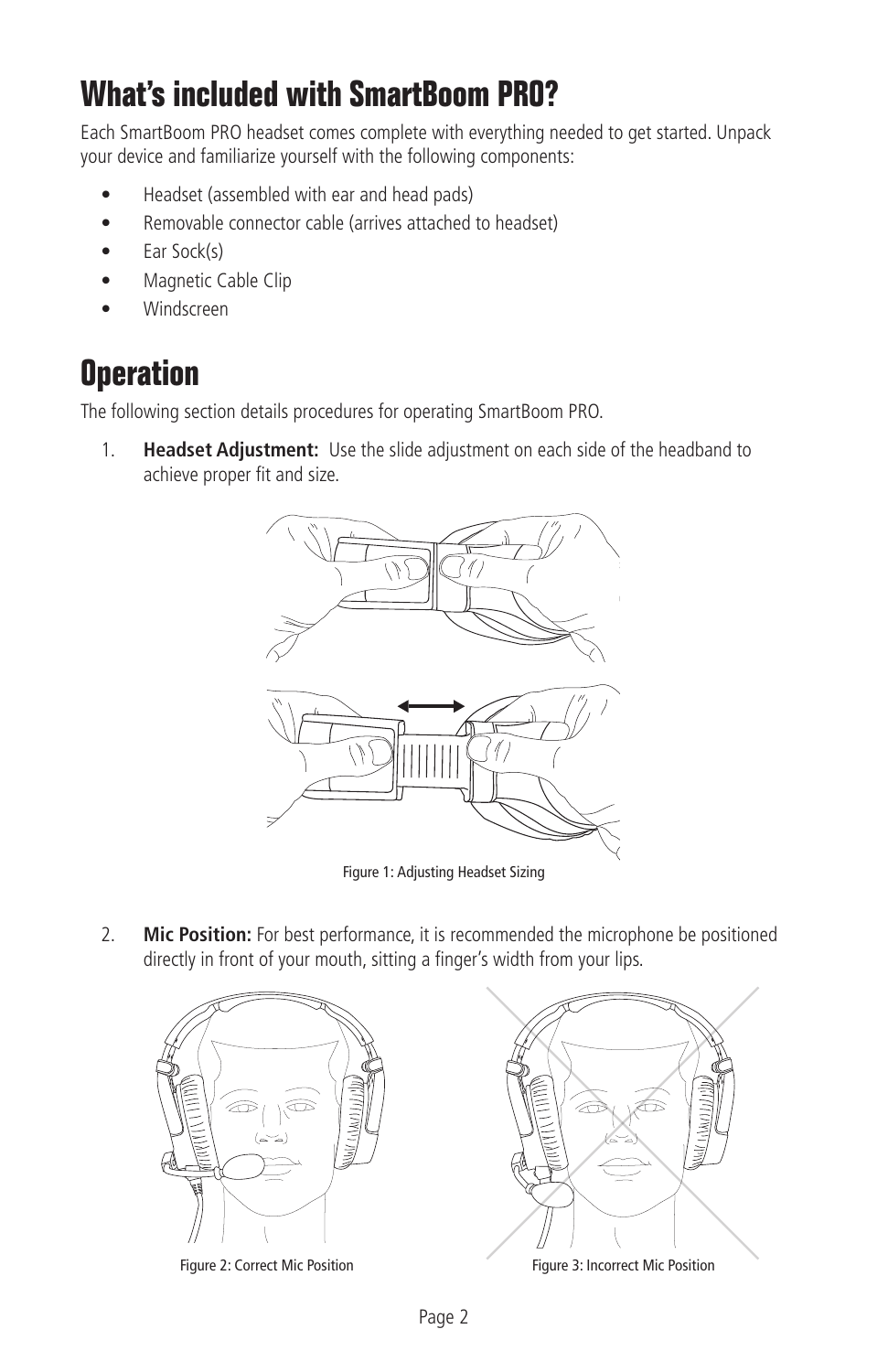3. **SmartBoom Mic Mute:** During operation, swiveling the boom up above the brow at approximately 45 degrees will mute the microphone. To activate the microphone again, simply lower the boom back down.



Figure 4: SmartBoom Mute On/Off

- **Note:** To adjust the boom, swivel it so that the microphone is on the preferred side (right or left).
- 4. **Cable Replacement:** To replace the cable, using a Phillip's head screwdriver, remove the screw and pull the cable's connector out of the headset. (Do not pull from the cable.) Plug the new cable in; then, reinsert and tighten the screw.



Figure 5: Replacing the Cable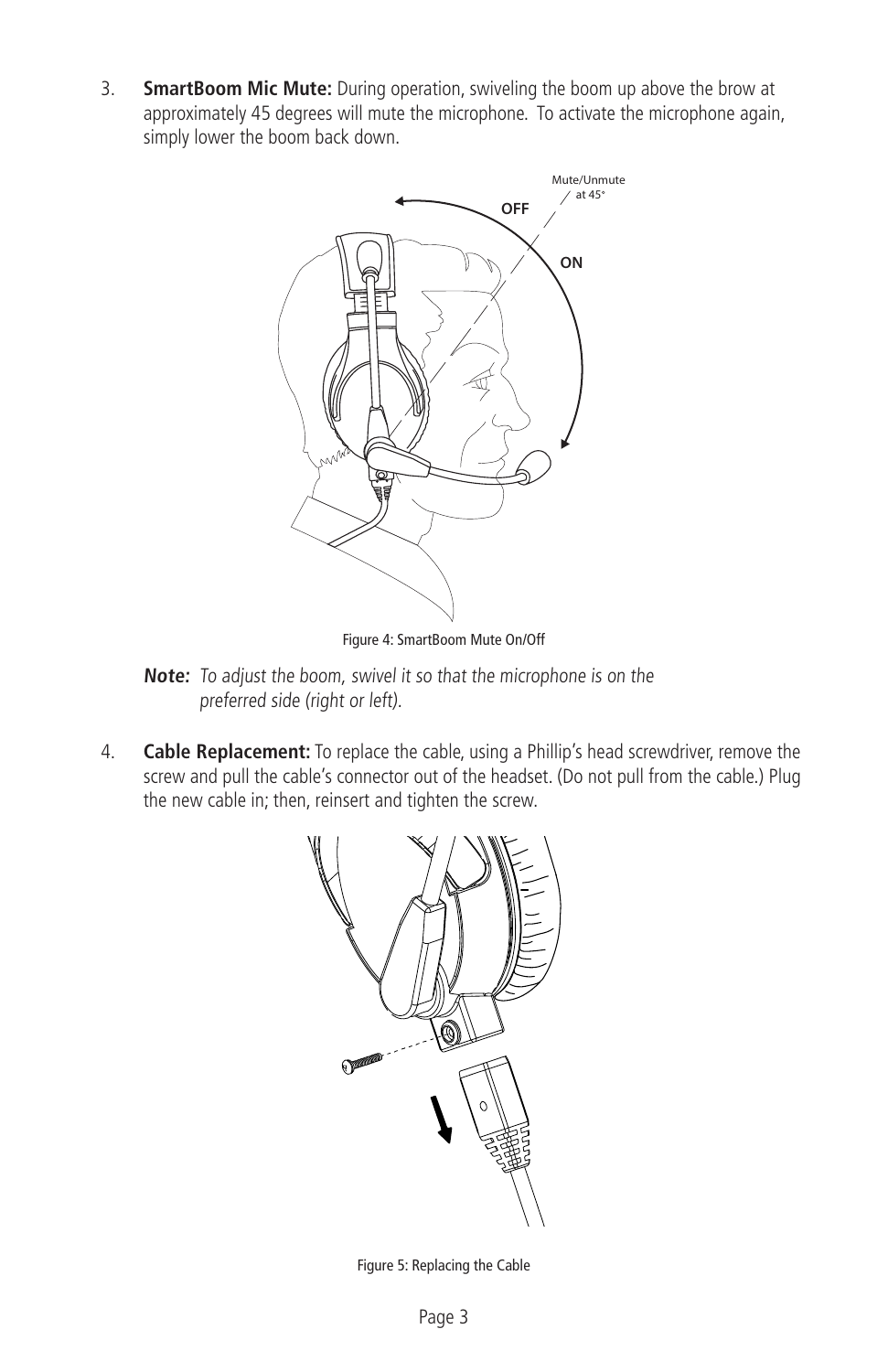5. **Cable Clip Installation:** Gently stretch the clip loops to separate them. Insert the XLR headset connector through the middle loop of the cable clip. Once installed, use the clip's magnets to secure the headset cable to the user's shirt for more comfortable cable management.



Figure 6: Installed Cable Clip

#### **Pin Connections**

| <b>XLR AND UNTERMINATED WIRE PIN CONNECTION</b> |                                        |                   |             |                    |             |  |  |  |
|-------------------------------------------------|----------------------------------------|-------------------|-------------|--------------------|-------------|--|--|--|
| <b>Headset</b>                                  | <b>Wire</b><br>(Color and Description) | <b>Single-Ear</b> |             | <b>Dual-Ear</b>    |             |  |  |  |
| <b>Plug Pin</b>                                 |                                        | 4-Pin XLR         | 5-Pin XLR   | 4-Pin XLR          | 5-Pin XLR   |  |  |  |
|                                                 |                                        | Female/Male       | <b>Male</b> | <b>Female/Male</b> | <b>Male</b> |  |  |  |
|                                                 | Brown - Speaker R+                     |                   |             |                    |             |  |  |  |
|                                                 | Blue - Speaker L+                      |                   | NC.         |                    | 5           |  |  |  |
|                                                 | Red - Speaker R-                       | 3                 |             |                    |             |  |  |  |
| 5                                               | Orange - Speaker L-                    | <b>NC</b>         | NC.         | 3                  | 3           |  |  |  |
|                                                 | <b>Not Connected</b>                   |                   |             |                    |             |  |  |  |
| 3                                               | Uncoated - Shield                      |                   |             |                    |             |  |  |  |
|                                                 | Yellow - Mic+                          | っ                 |             |                    | っ           |  |  |  |
|                                                 | Green - Mic-                           |                   |             |                    |             |  |  |  |

| <b>DUAL MINI* WIRE PIN CONNECTION</b> |                                     |                  |  |  |  |
|---------------------------------------|-------------------------------------|------------------|--|--|--|
| <b>Headset Plug Pin</b>               | <b>Wire (Color and Description)</b> | <b>Dual Mini</b> |  |  |  |
|                                       | Orange - Speaker +                  | R (Right)        |  |  |  |
|                                       | <b>Not Connected</b>                | <b>NC</b>        |  |  |  |
|                                       | Red - Speaker -                     | S (Right)        |  |  |  |
|                                       | <b>Not Connected</b>                | ΝC               |  |  |  |
|                                       | <b>Not Connected</b>                | ΝC               |  |  |  |
|                                       | <b>Not Connected</b>                | <b>NC</b>        |  |  |  |
|                                       | Brown - Mic+                        | T (Left)         |  |  |  |
|                                       | Uncoated - Shield Mic-              | S (Left)         |  |  |  |

\*Dual mini connector only available in electret mic headset models. PHS-SB110E-DMG and PHS-SB210E-DMG models are only for use with MicroCom® products.



Figure 7: 3.5 mm Dual Mini (Gold) TRRS Connector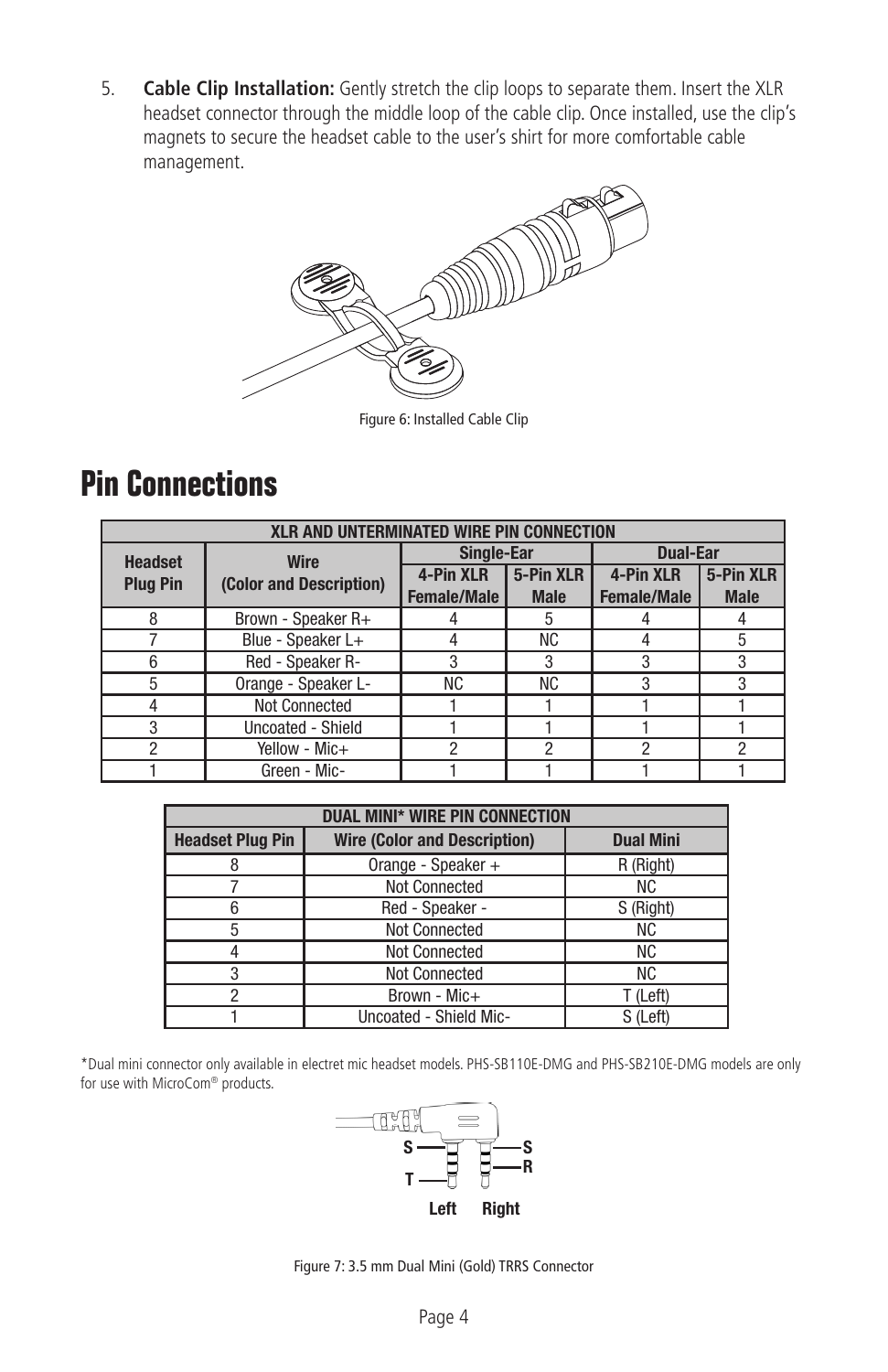### **SmartBoom PRO Specifications\***

|                                   | PHS-SB110 and<br>PHS-SB210      | PHS-SB110E and<br>PHS-SB210E   |  |  |  |  |  |
|-----------------------------------|---------------------------------|--------------------------------|--|--|--|--|--|
| <b>Microphone</b>                 |                                 |                                |  |  |  |  |  |
| Microphone Type                   | Dynamic                         | Electret Condenser             |  |  |  |  |  |
| Frequency Response                | 50-20,000 Hz                    | 20-16,000 Hz                   |  |  |  |  |  |
| Mic Sensitivity                   | -66 dB $\pm$ 3 dB at 1 kHz      | $-45 \pm 2$ dBV/Pa at 1 kHz    |  |  |  |  |  |
| Pattern                           | Hypercardioid                   | Unidirectional                 |  |  |  |  |  |
| Output Impedance                  | 200 $\Omega$ $\pm$ 15% at 1 kHz | $1-1.9$ k $\Omega$             |  |  |  |  |  |
| Isolation from Headphone          | 40 dB                           | N/A                            |  |  |  |  |  |
| <b>Biased Voltage</b>             | N/A                             | $1.5V - 2.2V$                  |  |  |  |  |  |
| <b>Speaker (Headphone)</b>        |                                 |                                |  |  |  |  |  |
| Frequency Response                | 20-20,000 Hz                    |                                |  |  |  |  |  |
| Nominal Impedance<br>$100 \Omega$ |                                 |                                |  |  |  |  |  |
| Sensitivity at 1 kHz              |                                 |                                |  |  |  |  |  |
| Single                            | 117 dB SPL/mW                   |                                |  |  |  |  |  |
| Dual                              | 121 dB SPL/mW                   |                                |  |  |  |  |  |
| Speaker Type                      | Dynamic                         |                                |  |  |  |  |  |
| Max Input Power                   | 500 mW                          |                                |  |  |  |  |  |
| <b>Cables</b>                     |                                 |                                |  |  |  |  |  |
| Termination at Ear                | Removable                       |                                |  |  |  |  |  |
| Length                            | 5.00 ft. (1.52 m)               |                                |  |  |  |  |  |
| Outside Diameter                  | 0.24 in. (6.00 mm)              |                                |  |  |  |  |  |
| <b>Physical Features</b>          |                                 |                                |  |  |  |  |  |
| Mic Boom Length                   | 8.50 in. (215.90 mm)            |                                |  |  |  |  |  |
| Weight (without cable)            |                                 |                                |  |  |  |  |  |
| Single                            | 8.1 oz (229.63 g)               |                                |  |  |  |  |  |
| Dual                              | 11.4 oz (323.18 g)              |                                |  |  |  |  |  |
| <b>Connector Options</b>          |                                 |                                |  |  |  |  |  |
| 4-Pin XLR Female                  | PHS-SB110-4F, PHS-SB210-4F      | PHS-SB110E-4F, PHS-SB210E-4F   |  |  |  |  |  |
| 4-Pin XLR Male                    | PHS-SB110-4M, PHS-SB210-4M      | PHS-SB110E-4M, PHS-SB210E-4M   |  |  |  |  |  |
| 5-Pin XLR Male                    | PHS-SB110-5M, PHS-SB210-5M      | PHS-SB110E-5M, PHS-SB210E-5M   |  |  |  |  |  |
| Unterminated                      | PHS-SB110-U, PHS-SB210-U        | PHS-SB110E-U, PHS-SB210E-U     |  |  |  |  |  |
| Dual Mini (3.5 mm TRRS)<br>N/A    |                                 | PHS-SB110E-DMG, PHS-SB210E-DMG |  |  |  |  |  |

\*Notice about Specifications: While Pliant makes every attempt to maintain the accuracy of the information contained in its<br>product manuals, that information is subject to change without notice. Performance specifications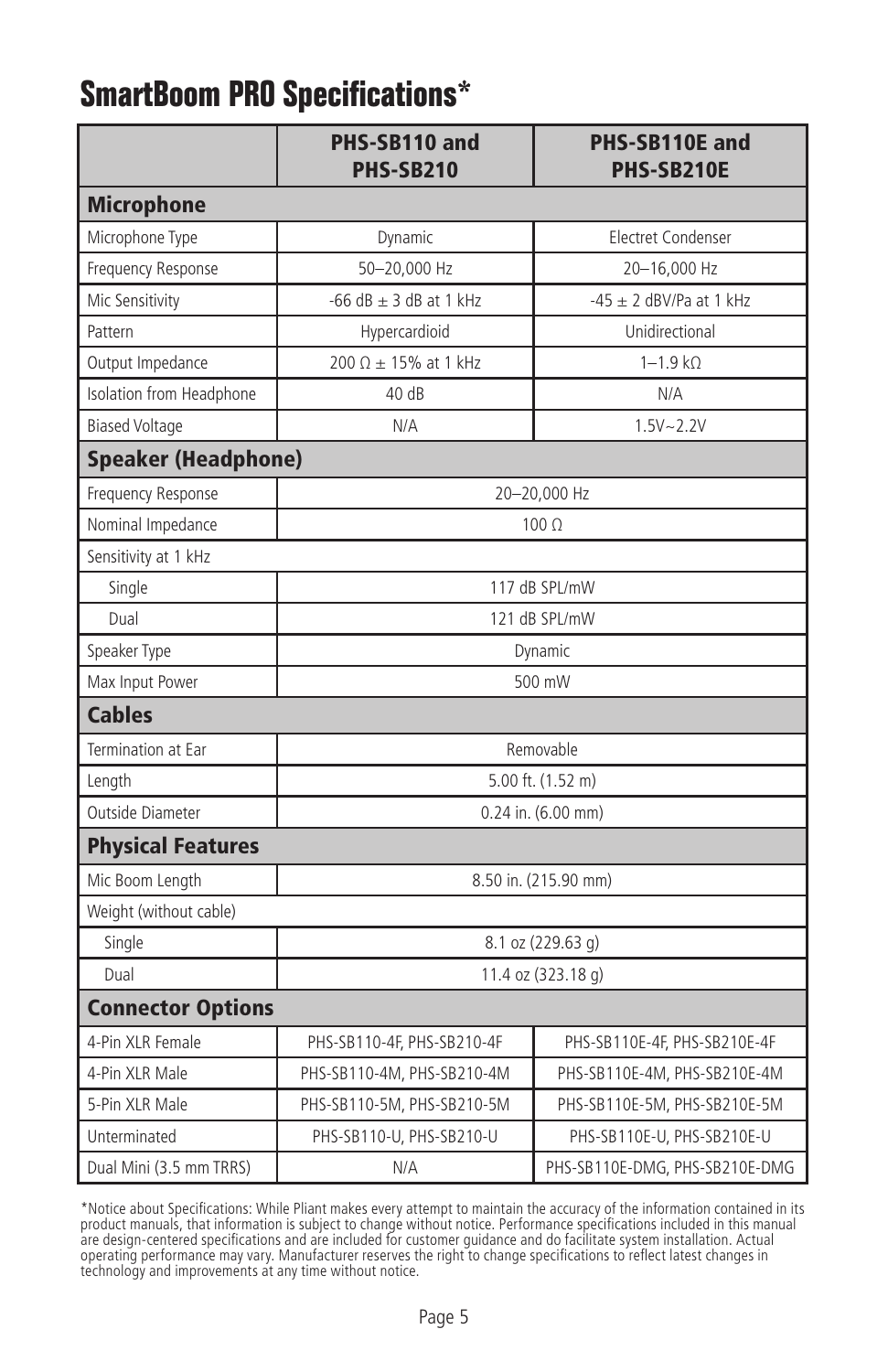## **Troubleshooting**

The following section advises the most common troubleshooting situations.

- 1. **No one can hear me or I can't hear anyone.** If you're experiencing trouble hearing and/or speaking and are unsure if the headset is the cause, try plugging the headset into another compatible device or try another headset in the device you are operating. If the headset is deemed to be the problem, try replacing its cable to resolve the issue.
- 2. **Intermittent Audio or Static in Audio.** Try replacing the headset's cable to resolve the issue.

### **Product Care and Maintenance**

Clean using a soft, damp cloth. If the product is exposed to rain, gently wipe off all surfaces, cables, and cable connections as soon as possible and allow unit to dry before storing.



**CAUTION:** Do not use cleaners that contain solvents. Keep liquid and foreign objects out of the device openings.

## **Product Support**

Pliant Technologies, LLC support and service personnel are ready to help you with any issues you may have. All requests and questions should be directed to our Customer Service department via phone, fax, or email.

Pliant Technologies, LLC Customer Service Department Phone: +1.334.321.1160 Toll-Free: 1.844.475.4268 or 1.844.4PLIANT Fax: +1.334.321.1162 Email: customer.service@plianttechnologies.com

#### Sending Equipment for Repair

Do not send any equipment directly to the factory without first obtaining a Return Material Authorization (RMA) Number. Obtaining an RMA Number will ensure that your equipment is handled promptly. In addition, Customer Service personnel will provide a Service Request Form (SRF) for completion and return via email or fax.

All shipments of Pliant Technologies, LLC products should be made via UPS, or the best available shipper, prepaid and insured. The equipment should be shipped in the original packing carton; if that is not available, use any suitable container that is rigid and of adequate size to surround the equipment with at least four inches of shock-absorbing material. All shipments should be sent to the following address and must include a Return Material Authorization Number:

Pliant Technologies, LLC Customer Service Department Attn: Return Material Authorization # 205 Technology Parkway Auburn, AL 36830-0500

Product returns should follow this same procedure.